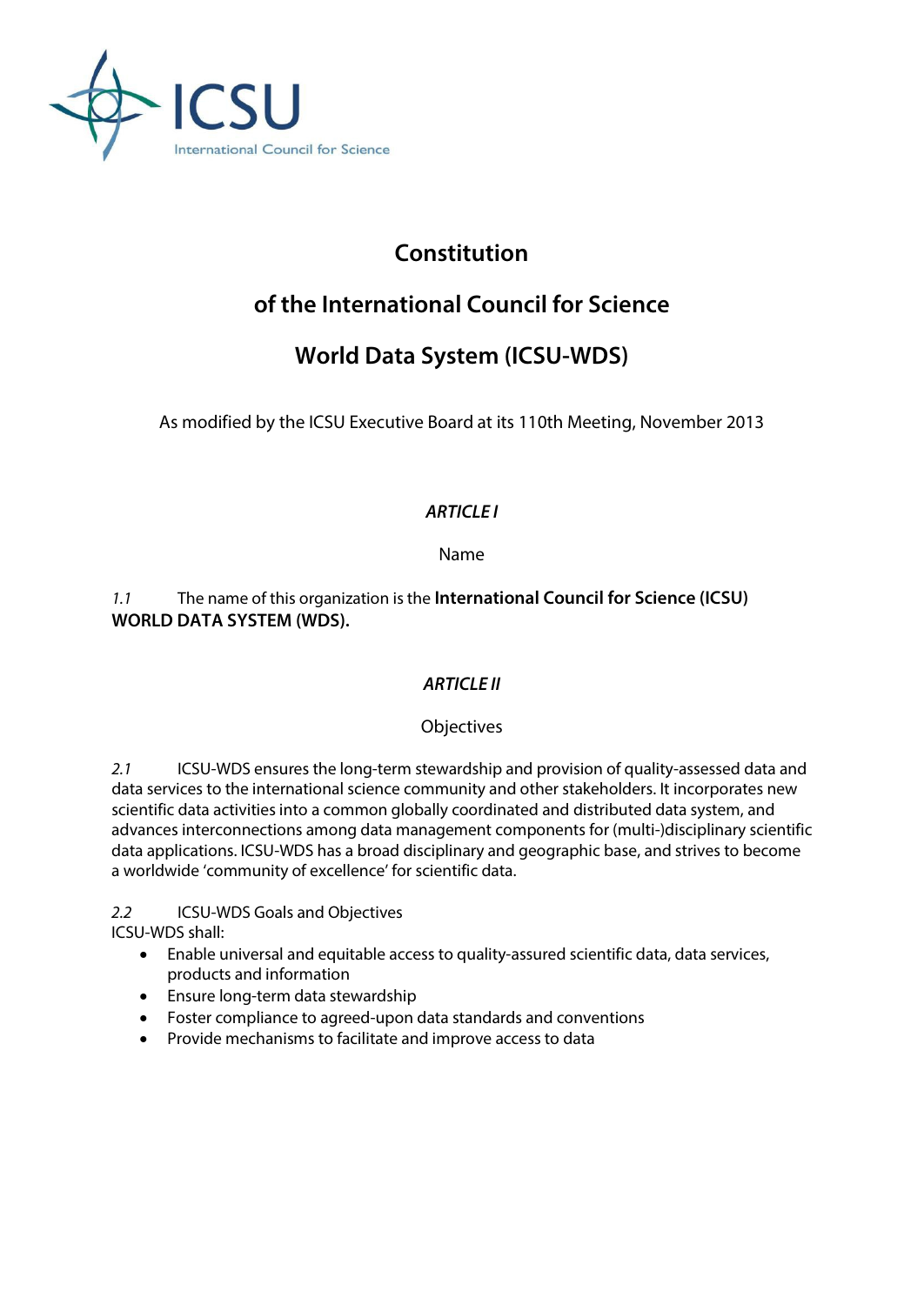## *ARTICLE III*

#### WDS Members

*3.1* WDS Members shall consist of organizations that have a role in collecting, analyzing, compiling, distributing, archiving, and networking data supporting the scientific community. ICSU-WDS is multidisciplinary in nature and is not discipline restricted.

*3.2* An organization applying to be an accredited Member of ICSU-WDS shall meet all membership criteria as developed by the WDS Scientific Committee (WDS-SC). Approval of such an application shall be by assessment of the organization's resources and capabilities.

*3.3* Upon entering into ICSU-WDS, a new Member Organization must sign an appropriate agreement with ICSU that addresses key issues defined by the WDS-SC.

*3.4* Funding cannot be provided by ICSU for organizations within ICSU-WDS. All WDS Members shall be recognized as essential parts of the core infrastructure of science and must be funded accordingly by national and international funding bodies.

## *ARTICLE IV*

## WDS Scientific Committee (WDS-SC)

*4.1* The WDS-SC shall be the governing body of ICSU-WDS.

*4.2* The responsibilities of the WDS-SC shall be to develop and prioritize plans for ICSU-WDS, guide their implementation, and publicize the results.

*4.3* The WDS-SC, including the Chairperson, shall be appointed by the ICSU Executive Board and abide by Terms of Reference as approved by ICSU Executive Board (Annex 1 of this Constitution).

*4.4* At least four members (one-third) of the WDS-SC shall be Directors of WDS Member Organizations.

*4.5* The WDS-SC shall normally conduct ICSU-WDS affairs by consensus. Should a vote be required, each member of the WDS-SC shall have one vote, and the matter decided by a simple majority of those voting. The WDS-SC Chairperson shall have the casting vote in the event of a tie.

*4.6* The WDS-SC shall normally meet face-to-face twice in each calendar year.

*4.7* The WDS-SC shall be supported by an International Programme Office (the WDS-IPO) that is responsible for both implementing the decisions of the WDS-SC and the daily tasks of coordinating ICSU-WDS.

*4.8* A designated representative of the hosting institute of the WDS IPO shall serve as ex officio member of the WDS-SC.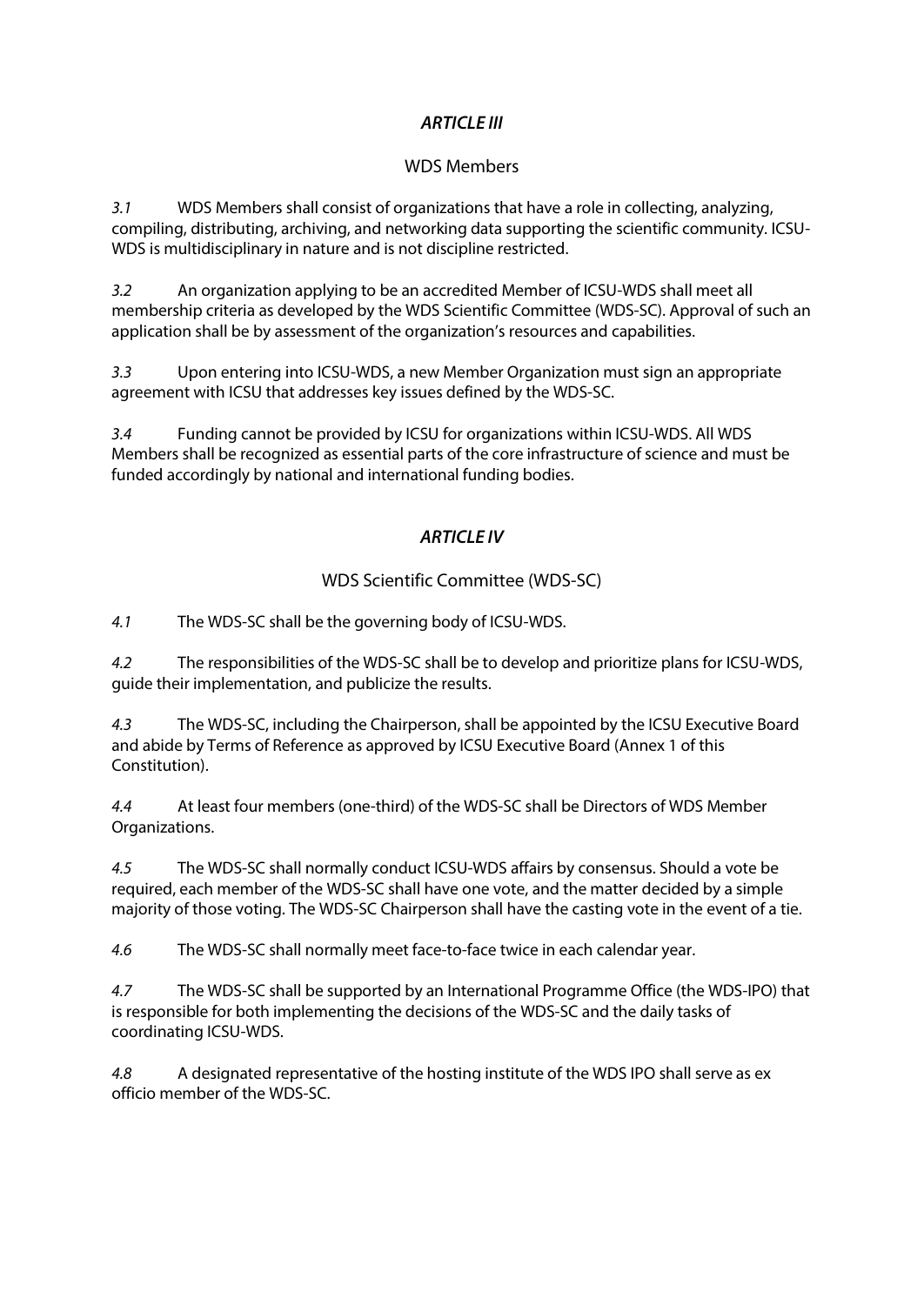### *ARTICLE V*

#### WDS Members' Meetings

*5.1* The WDS-SC shall organize biennial meetings of WDS Members. Where possible, these meetings shall be in concert with the CODATA Scientific Conference.

*5.2* To accomplish ICSU-WDS Goals and Objectives, the WDS-SC may organize or facilitate special WDS Symposia, meetings among the Directors of WDS Member Organizations, or other meetings, as necessary.

## *ARTICLE VI*

### WDS Executive Committee (ExCom) and WDS-IPO

*6.1* The WDS ExCom shall consist of three members: a Chairperson and two Vicechairpersons. The Vice-chairpersons shall be elected by the WDS-SC.

*6.2* The WDS-IPO shall be led by an Executive Director (ED) and staffed by supporting scientific and administrative personnel, as required.

*6.3* The WDS-IPO ED shall act as Secretary to the WDS-SC, and will participate in all WDS-SC and ExCom meetings, except those pertaining to his/her performance.

*6.4* The WDS-IPO ED—with oversight from the WDS-SC—shall facilitate the expeditious and orderly development and implementation of ICSU-WDS, including the preparation of WDS-SC and ExCom meetings.

*6.5* The WDS-IPO ED and his/her supporting staff shall organize and implement the biennial meetings of WDS Members.

### *ARTICLE VII*

#### **Committees**

*7.1* To accomplish WDS Goals and Objectives, the WDS-SC may establish committees, working groups, or task groups, as needed.

### *ARTICLE VIII*

#### WDS Bylaws

*8.1* The WDS-SC shall maintain a set of Bylaws, consistent with this Constitution, for conducting ICSU-WDS affairs.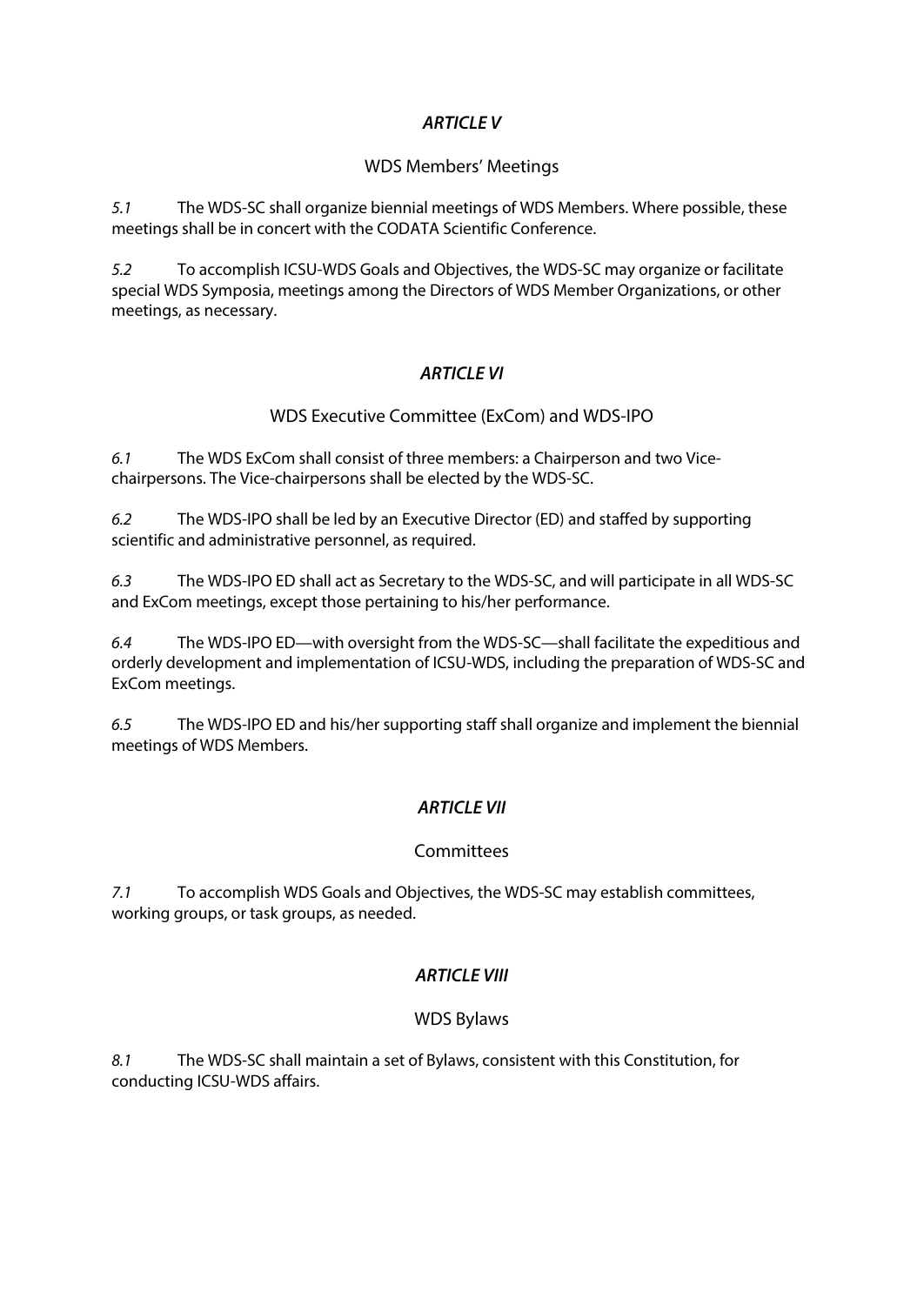#### *ARTICLE IX*

#### Parliamentary Authority

*9.1* The rules contained in the current edition of Robert's Rules of Order Newly Revised shall govern ICSU-WDS in cases in which they are applicable and in which they are consistent with this Constitution and any special rules that ICSU-WDS may adopt.

#### *ARTICLE X*

#### Amendment

*10.1* Amendments to this Constitution must be agreed upon by two-thirds of the WDS-SC, after which it shall be submitted by the WDS-SC to the ICSU Executive Board. The contents of this Constitution may also be amended by ICSU, after consultation with the WDS-SC.

#### *ANNEX*

1. Terms of Reference of the ICSU World Data System Scientific Committee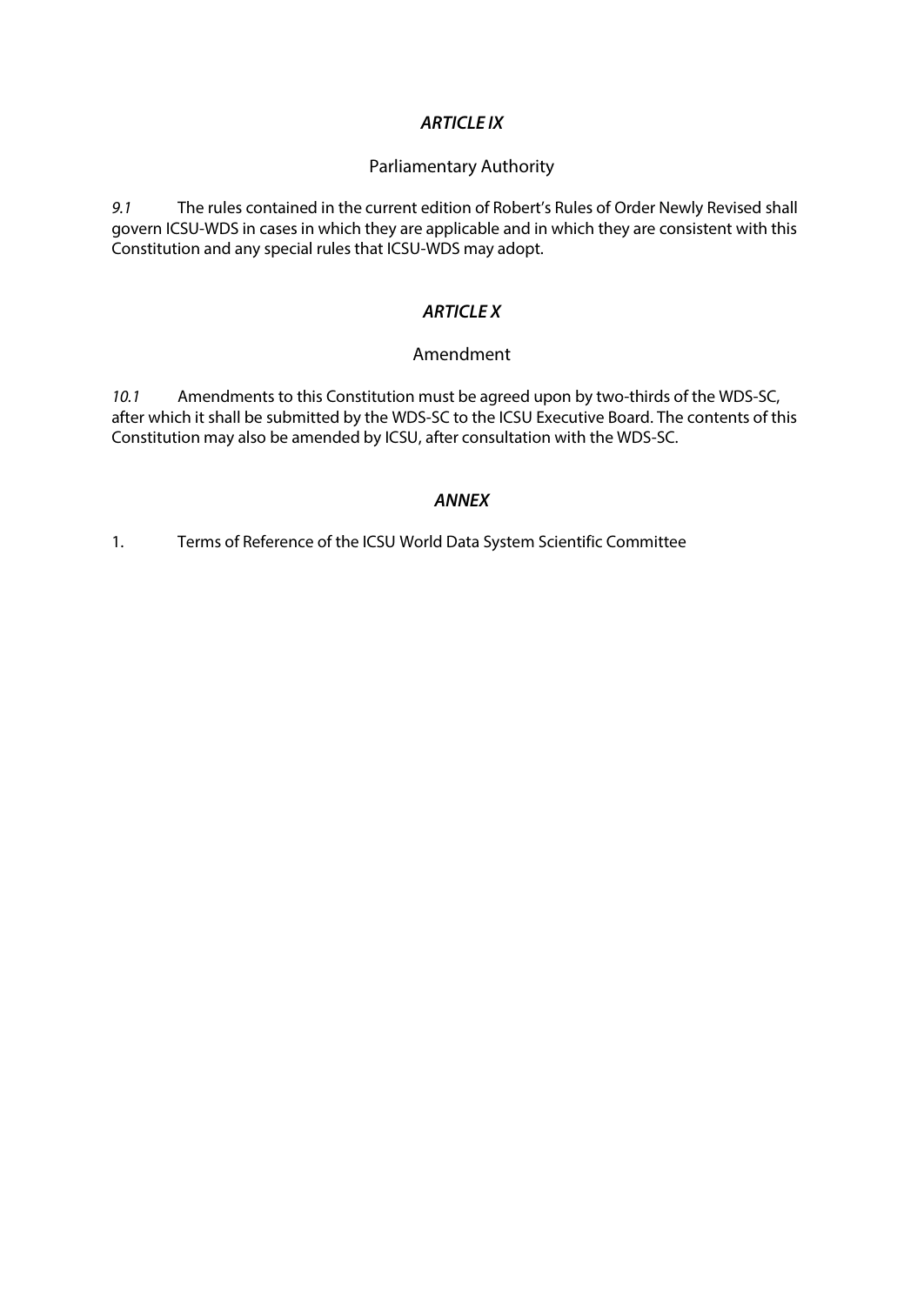



# **Terms of Reference**

# **of the ICSU World Data System**

# **Scientific Committee**

As modified by the ICSU Executive Board at its 110th Meeting, November 2013

# **Background**

In September 2006, the International Council for Science (ICSU) established an ad hoc Strategic Committee on Information and Data (SCID) charged with, as one of its main remits, guiding the reform of two ICSU Interdisciplinary Bodies: the World Data Centres (WDCs) and the Federation of Astronomical and Geophysical data analysis Service (FAGS). Taking the recommendations from the December 2004 Priority Area Assessment report<sup>1</sup> of the ICSU Committee for Scientific Planning and Review (CSPR) as a starting point, as well as the vision for Scientific Data and Information developed in the *ICSU Strategic Plan 2006–2011*, SCID produced a report that was published in June 2008.

Key recommendations<sup>2</sup> in the report included the creation of the 'World Data System' (ICSU-WDS); a new ICSU Interdisciplinary Body incorporating the WDCs and FAGS, in addition to other state-ofthe-art data centres and services. SCID also recommended that this new system be overseen by a dedicated WDS Scientific Committee (WDS-SC). On the basis of these recommendations, the 29th ICSU General Assembly (Maputo, October 2008) elected to formally launch ICSU-WDS for an initial 10-year period as a replacement Interdisciplinary Body of the WDCs and FAGS.

# **Terms of Reference**

The WDS-SC is appointed by the ICSU Executive Board, and shall report to both this Board and the ICSU General Assembly. The WDS-SC is the governing body of ICSU-WDS and has the following responsibilities.

**<sup>.</sup>** <sup>1</sup> *Scientific Data and Information, a report of the CSPR Assessment Panel*

<sup>2</sup> Endorsed by the CSPR and the ICSU Executive Board.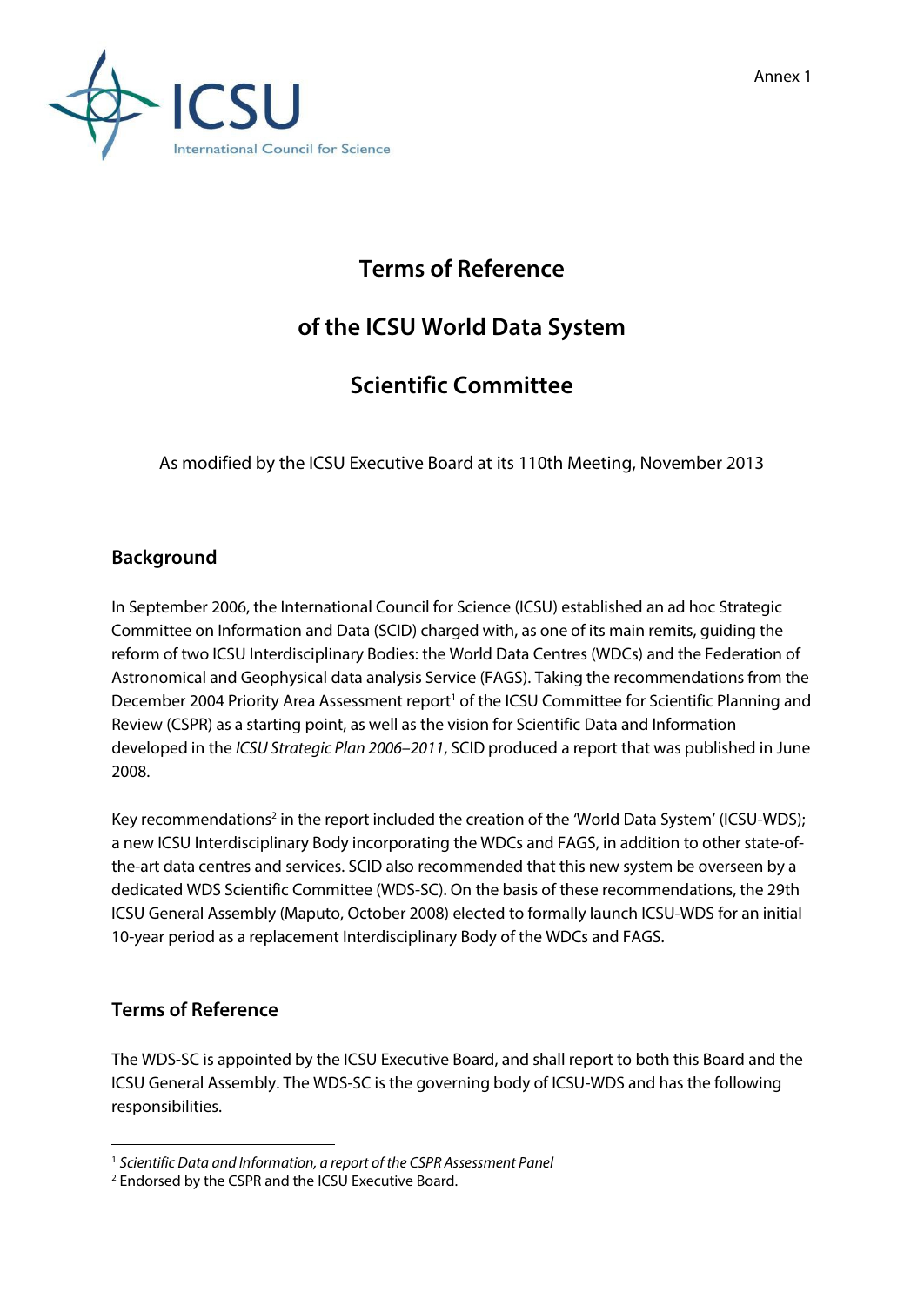1. To ensure that ICSU-WDS clearly supports ICSU's mission and objectives by safeguarding longterm stewardship and provision of quality-assessed data and data services to the international science community and other stakeholders.

2. To develop and continuously review an implementation plan for the realization of the World Data System; incorporating the former WDCs and FAGS, plus other new and relevant data centres and services.

3. To define agreed standards, and establish and oversee procedures for the review and accreditation of existing and new components within ICSU-WDS<sup>3</sup>.

4. To monitor the geographic and disciplinary coverage of ICSU-WDS, and to develop strategies for recruitment and establishment of new WDS nodes, as necessary.

5. To consider the resource issues of WDS components and, where appropriate, provide guidance on funding mechanisms.

6. To cultivate strong links with the ICSU Strategic Coordinating Committee on Information and Data.

7. To closely cooperate with the ICSU Committee on Data for Science and Technology.

To perform the above functions, the WDS-SC shall be assisted by an International Programme Office (the WDS-IPO) located within an ICSU-WDS component centre or service.

# **WDS-SC Membership**

**.** 

Membership of the WDS-SC shall

- Consist of a Chair and no more than eleven additional members serving in their personal capacity, as well as include an ex officio member from both the hosting institute of the WDS-IPO, and the ICSU Secretariat.
- Be gender and geographically balanced insofar as possible.
- Be made up of leading scientists experienced in using large data resources or be data centre/service Directors.
- Be normally appointed for a three-year period, which may be renewed once. Tenures are to be staggered to allow for renewal whilst maintaining continuity.

<sup>&</sup>lt;sup>3</sup> The SCID report identified that Scientific Unions and Interdisciplinary Bodies should have a role in the overall governance of ICSU-WDS; identifying new data services and validating their products to help ensuring that scientific quality is upheld.